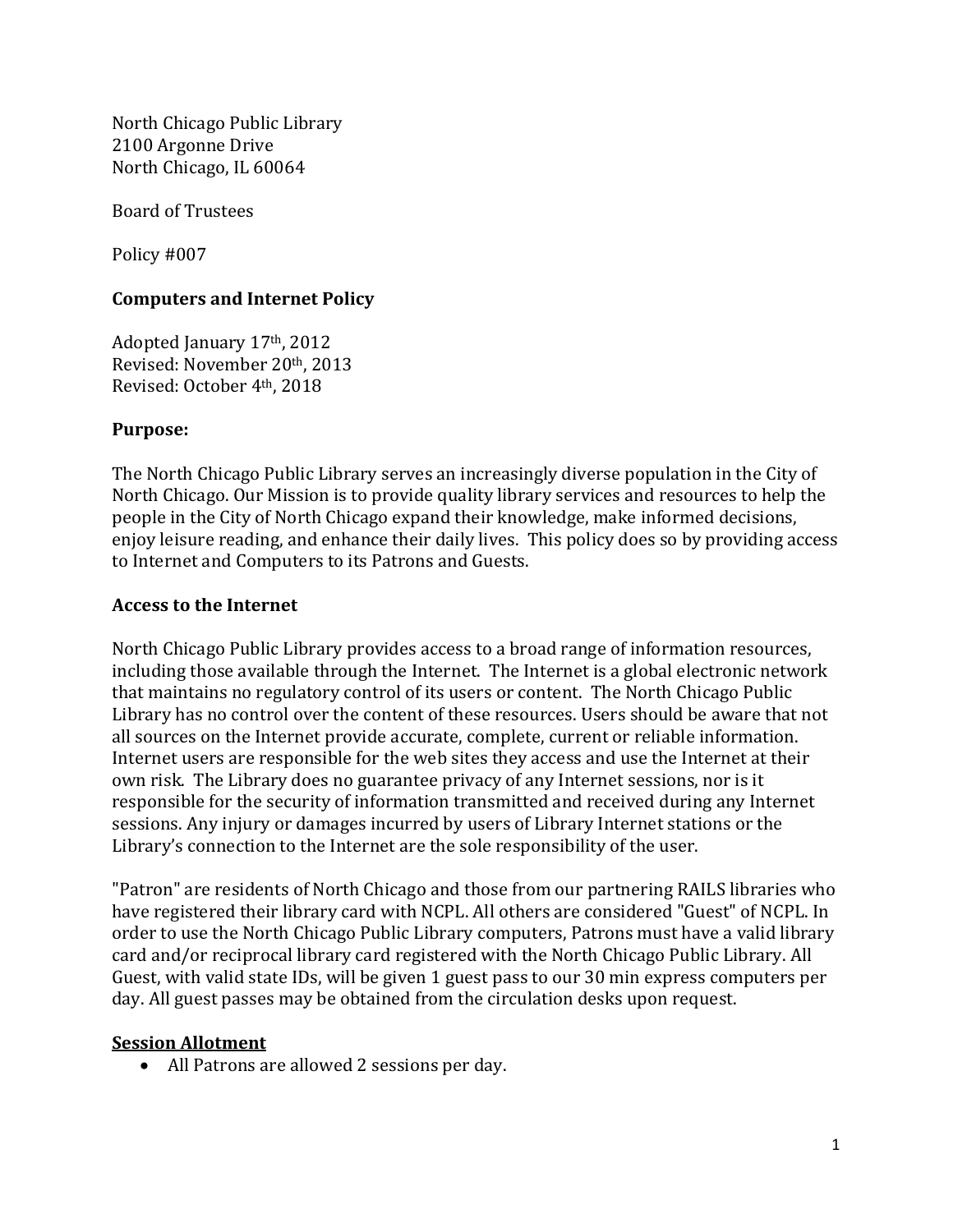• Guests, with a Valid State ID, are allowed 1 guess pass per day to use our 30 minute Express Computers.

# **Session Duration**

- **Adult Computers**
	- o Adult sessions are 2 hours, with a 1 hour extension upon request.
- **Children Computers**
	- o Children sessions are one 1 hour, with a 1 hour extension upon request.
- **Express Computers for Adults and Guests**
	- o Express sessions are 30 Minutes.

**Fines over \$5.00** must be paid in full in order to gain access to our computers. If the fines are not paid off they cannot have access to our computers. Patrons can only use library cards issued by NCPL or its partnered RAILS libraries.

Using the library computers is a privilege not a right.

Library staff is trained to offer expert assistance in navigating the Internet and in evaluating Internet resources. Users are encouraged to ask staff for recommendations and guidance on finding and using authoritative websites.

As with all materials in the Library, restriction of a child's access to the Internet is the responsibility of the parent or guardian; the Library does not act in place of the parent. Parents and guardians assume full and complete responsibility for their child/children's use of the Internet through the Library's connections. Users are encouraged to ask staff for information and advice regarding resources for children's Internet use.

The Library provides wireless access to users. (*See Wi-Fi Policy #006*)

The Library reserves the right to monitor Internet use to ensure compliance with all Library policies and may terminate any Internet session if it is believed that a patron is in violation of such policies.

## **Unacceptable uses of the library's telecommunications technologies include:**

- A. Violating any federal, state, or local law or ordinance that in any way involved contact with or use of the Library's telecommunications technologies.
- B. Transmitting or receiving obscenity to or from any email account, website, newsgroup, mailing list, or similar forum.
- C. Accessing, viewing, downloading, storing or printing files, graphics or messages (including still or moving pictures) or sound files which are obscene or constitute "Objectionable Material" as defined in this policy and/or Section 11-21 of the Illinois Criminal code or transmitting such materials or any forum or recipient where the said materials are accessible by others.